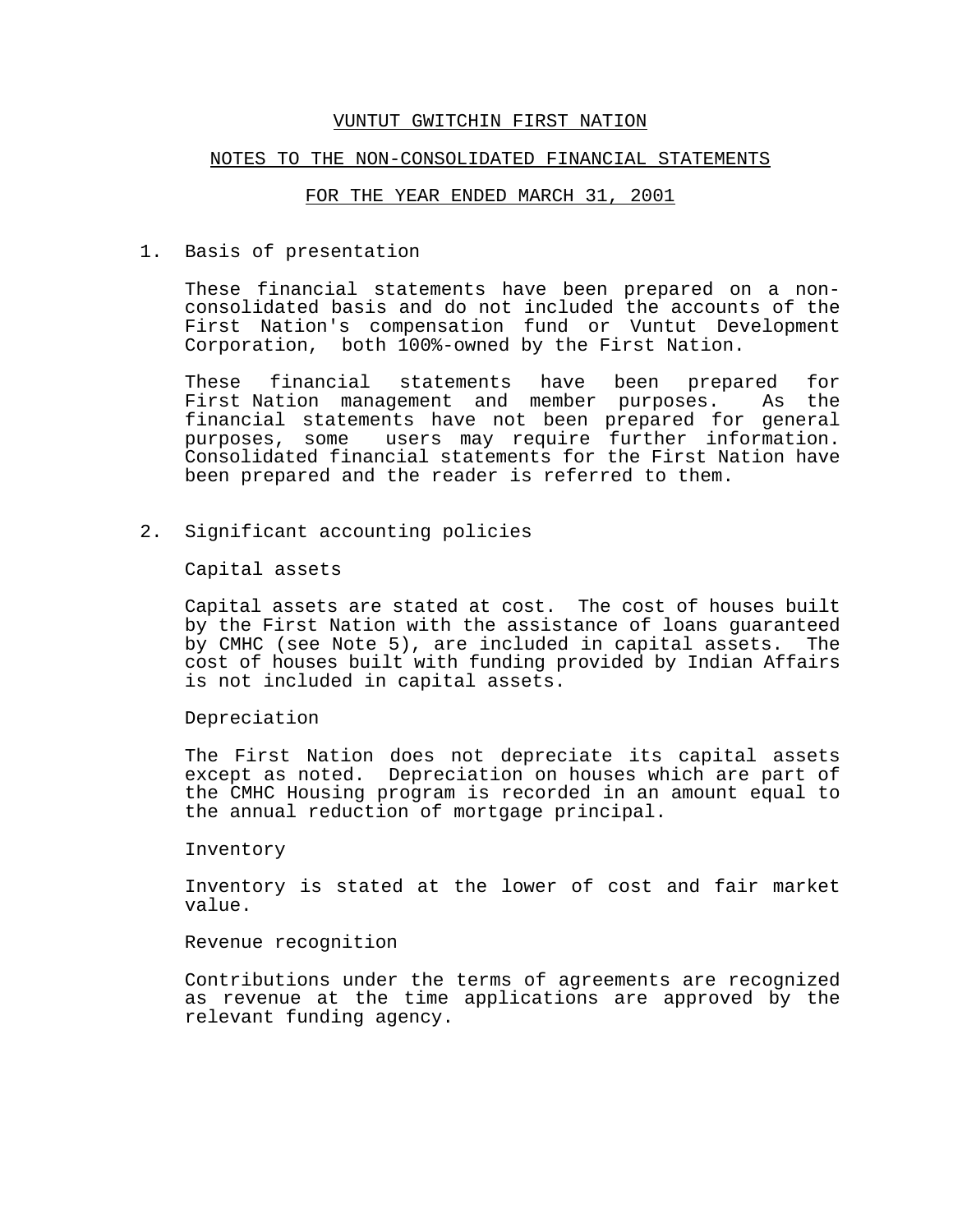### NOTES TO THE NON-CONSOLIDATED FINANCIAL STATEMENTS (CONTINUED)

### FOR THE YEAR ENDED MARCH 31, 2001

2. Significant accounting policies (continued)

Surplus

All unexpended items of revenue, except as noted above, are treated by the First Nation as surplus, except for certain capital projects where unexpended revenues are deferred until the project is complete.

3. Reserves

Pursuant to its agreement with Canada Housing and Mortgage Corporation, the First Nation is required to segregate funds for replacement and subsidy surplus reserves. The expenditures from these funds are restricted by the terms of the agreement.

4. Deferred charges

Deferred charges represents purchases of construction materials for projects that will be undertaken in future years.

5. Long-term debt

Mortgages payable

Amounts shown as mortgages payable represent monies borrowed to finance house construction. The loans are secured by a mortgage to the lender on the land and buildings as well as a ministerial guarantee by the Government of Canada.

The balances and terms of the mortgages are as follows:

|                                                                                                              | 2001   |  | 2000   |  |  |
|--------------------------------------------------------------------------------------------------------------|--------|--|--------|--|--|
| Mortgage payable to Toronto Dominion<br>Bank in monthly instalments of<br>\$1,169, including interest at     |        |  |        |  |  |
| 5.9% per annum. Due June 1, 2002. $$ 17,904$ $$ 30,484$                                                      |        |  |        |  |  |
| Mortgage payable to Toronto Dominion<br>Bank in monthly instalments of<br>\$651, including interest at 5.75% |        |  |        |  |  |
| per annum. Due March 1, 2004.                                                                                | 72,005 |  | 75,614 |  |  |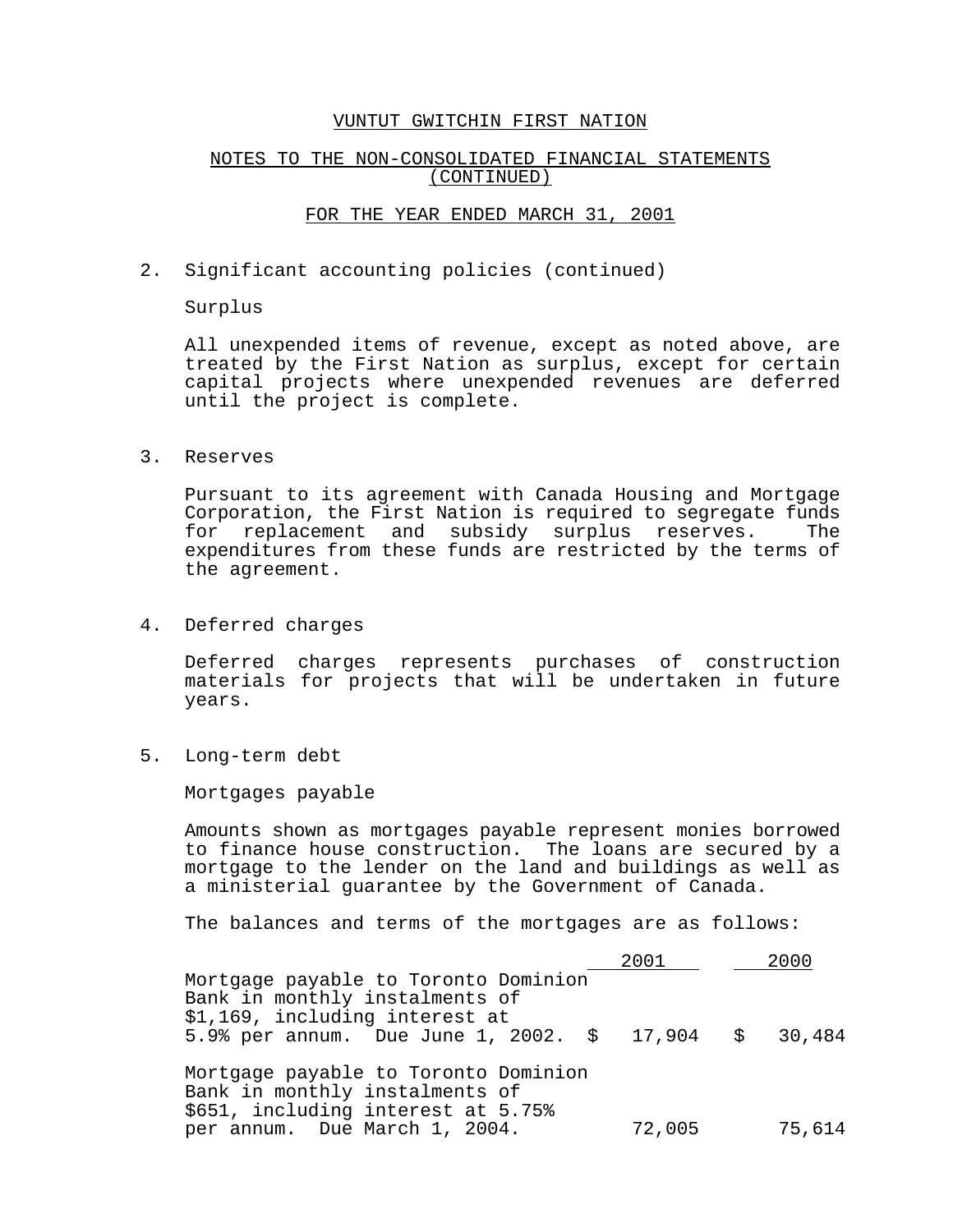# NOTES TO THE NON-CONSOLIDATED FINANCIAL STATEMENTS (CONTINUED)

# FOR THE YEAR ENDED MARCH 31, 2001

# 5. Long-term debt (continued)

| Mortgages payable (continued)                                                                                                                        | 2001    |                                              |
|------------------------------------------------------------------------------------------------------------------------------------------------------|---------|----------------------------------------------|
| Mortgage payable to Toronto Dominion<br>Bank in monthly instalments of<br>\$505, including interest at 5.75%<br>per annum. Due March 1, 2004.<br>\$  | 55,791  | <u>2000</u><br>$\ddot{\mathsf{S}}$<br>58,587 |
| Mortgage payable to Toronto Dominion<br>Bank in monthly instalments of<br>\$447, including interest at 5.75%<br>per annum. Due March 1, 2004.        | 49,404  | 51,880                                       |
| Mortgage payable to CIBC Mortgage<br>Corporation in monthly instalments<br>of \$785, including interest at 7.82%<br>per annum. Due April 1, 2001.    | 83,919  | 86,710                                       |
| Mortgage payable to Toronto Dominion<br>Bank in monthly instalments of<br>\$2,025, including interest at 5.75%<br>per annum. Due March 1, 2004.      | 274,257 | 282,711                                      |
| Mortgage payable to CIBC Mortgage<br>Corporation in monthly instalments<br>of \$995, including interest at 7.93%<br>per annum. Due December 1, 2000. |         | 122,510                                      |
| Mortgage payable to the Bank of<br>Montreal in monthly instalments<br>of \$705 including interest at 7.00%<br>per annum. Due December 1, 2005.       | 120,825 |                                              |
| Mortgage payable to Toronto Dominion<br>Bank in monthly instalments of<br>\$1,655, including interest at 8.45%<br>per annum. Due December 1, 2000.   |         | 188,394                                      |
| Mortgage payable to the Bank of<br>Montreal in monthly instalments of<br>\$1,514, including interest at 7.00%<br>per annum. Due December 1, 2005.    | 186,556 |                                              |
| \$                                                                                                                                                   | 860,661 | 896,890<br>\$                                |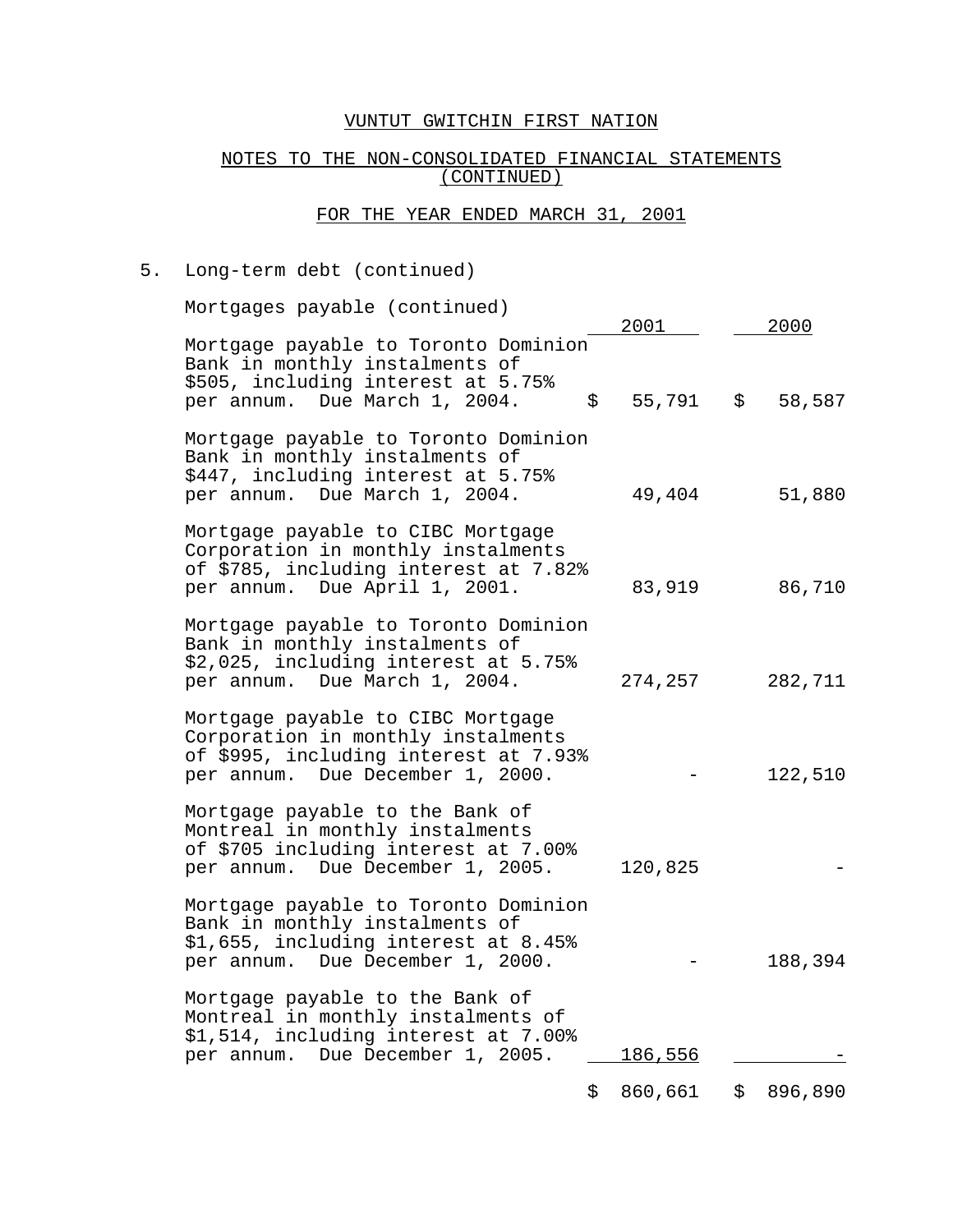# NOTES TO THE NON-CONSOLIDATED FINANCIAL STATEMENTS (CONTINUED)

# FOR THE YEAR ENDED MARCH 31, 2001

| 5. | Long-term debt (continued)                                                                                                                                                                                                         | 2001               | 2000                      |  |
|----|------------------------------------------------------------------------------------------------------------------------------------------------------------------------------------------------------------------------------------|--------------------|---------------------------|--|
|    | Loans payable                                                                                                                                                                                                                      |                    |                           |  |
|    | Loan payable to Toronto Dominion<br>Bank, payable in annual instalments<br>of \$334,800 due April 30, 2003,<br>at an interest rate of 6.66%.<br>Secured by a general security<br>agreement.                                        |                    | $$1,004,400$ $$1,339,200$ |  |
|    | Loan payable to Toronto Dominion<br>Bank in monthly instalments of<br>\$30,203, due November 3, 2005,<br>with interest at 8.75%.<br>Secured by \$768,038 of the cash<br>and treasury bills of the<br>investment fund (see Note 3). |                    | 2, 168, 358 2, 143, 322   |  |
|    | Loan payable to Toronto Dominion<br>Bank in annual instalments of<br>\$36,176 due April 10, 2004, with<br>interest at 8.65%.                                                                                                       | 144,694            |                           |  |
|    |                                                                                                                                                                                                                                    | 4,178,113          | 4,379,412                 |  |
|    | Amount due within one year                                                                                                                                                                                                         | 775,800            | <u>2,151,742</u>          |  |
|    |                                                                                                                                                                                                                                    | <u>\$3,402,313</u> | <u>\$2,227,670</u>        |  |

Principal repayments scheduled for the next five years are as follows:

| 2002 | \$775,800 |
|------|-----------|
| 2003 | 768,937   |
| 2004 | 766,373   |
| 2005 | 433,718   |
| 2006 | 279,085   |